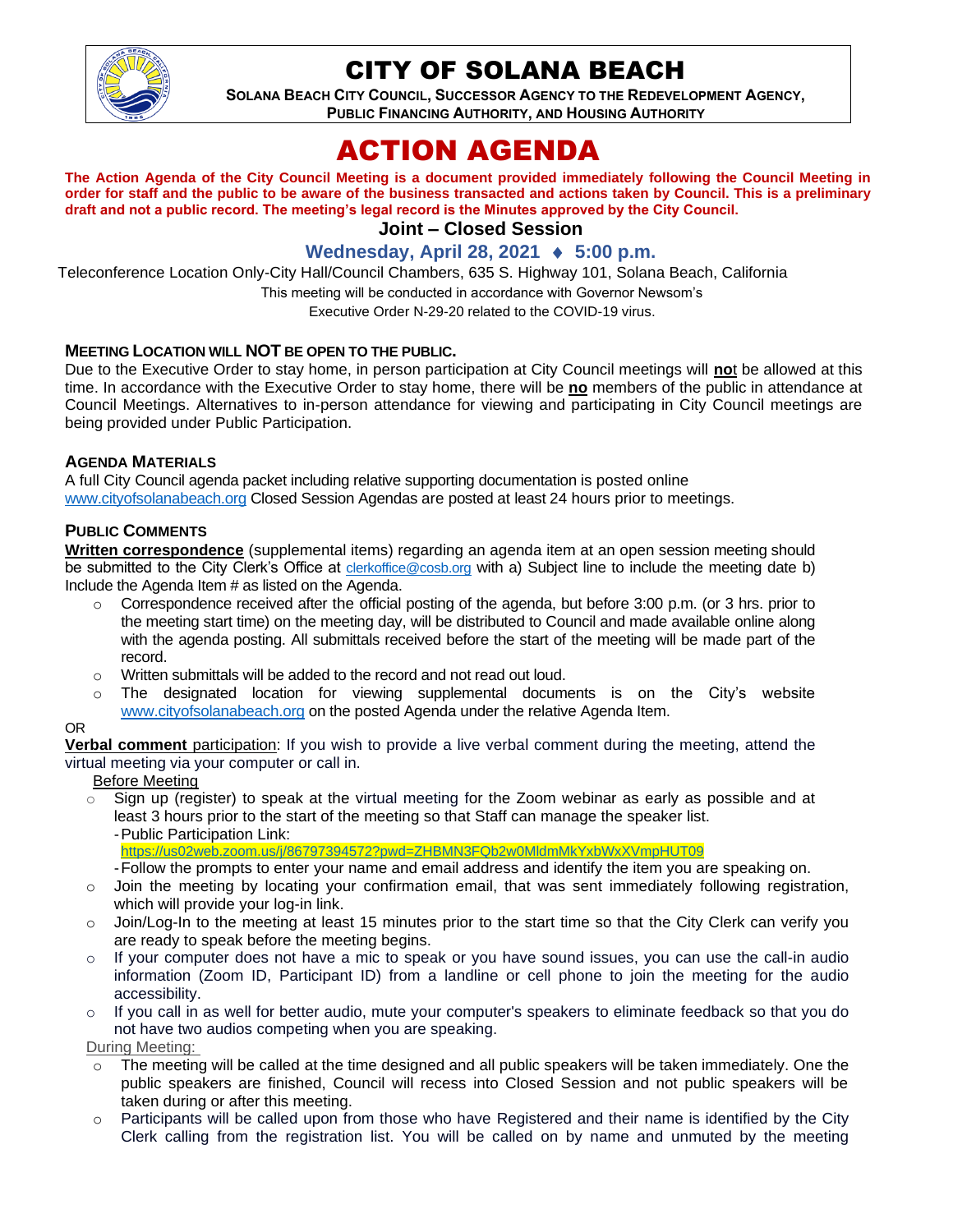organizer and then you may provide comments for the allotted time. Allotted speaker times are listed under each [Agenda s](https://urldefense.proofpoint.com/v2/url?u=https-3A__www.ci.solana-2Dbeach.ca.us_index.asp-3FSEC-3DF0F1200D-2D21C6-2D4A88-2D8AE1-2D0BC07C1A81A7-26Type-3DB-5FBASIC&d=DwMFaQ&c=euGZstcaTDllvimEN8b7jXrwqOf-v5A_CdpgnVfiiMM&r=1XAsCUuqwK_tji2t0s1uIQ&m=C7WzXfOw2_nkEFMJClT55zZsF4tmIf_7KTn0o1WpYqI&s=3DcsWExM2_nx_xpvFtXslUjphiXd0MDCCF18y_Qy5yU&e=)ection.

#### **SPECIAL ASSISTANCE NEEDED** - AMERICAN DISABILITIES ACT TITLE 2

In compliance with the Americans with Disabilities Act of 1990, persons with a disability may request an agenda in appropriate alternative formats as required by Section 202. Any person with a disability who requires a modification or accommodation in order to participate in a meeting should direct such request to the City Clerk's office (858) 720-2400 at least 72 hours prior to the meeting.

| <b>CITY COUNCILMEMBERS</b>                 |                                        |                                              |                                                   |
|--------------------------------------------|----------------------------------------|----------------------------------------------|---------------------------------------------------|
| Lesa Heebner, Mayor                        |                                        |                                              |                                                   |
| <b>Kristi Becker</b><br>Deputy Mayor       | <b>Kelly Harless</b><br>Councilmember  | David A. Zito<br>Councilmember<br>District 1 | <b>Jewel Edson</b><br>Councilmember<br>District 3 |
| <b>Gregory Wade</b><br><b>City Manager</b> | Johanna Canlas<br><b>City Attorney</b> |                                              | Angela Ivey<br><b>City Clerk</b>                  |

## **CALL TO ORDER AND ROLL CALL:**

## **PUBLIC COMMENT ON CLOSED SESSION ITEMS** *(ONLY)***:**

*Report to Council Chambers and submit speaker slips to the City Clerk before the meeting recesses to closed session.*

## **CLOSED SESSION:**

## **1. CONFERENCE WITH LABOR NEGOTIATORS**

Pursuant to Government Code Section 54957.6 Agency designated representative: Gregory Wade Employee organizations: Miscellaneous Employees, Marine Safety Unit, Solana Beach Firefighter's Association, and Unrepresented Employees.

## **2. CONFERENCE WITH LEGAL COUNSEL – EXISTING LITIGATION**

Pursuant to Government Code Section 54956.9(d)(1)

- Coronado, Imperial Beach, Lemon Grove & Solana Beach v. SANDAG, et al (Case No. 37- 2020-00033974-CU-MC-CTL)

## **3. CONFERENCE WITH LEGAL COUNSEL – ANTICIPATED LITIGATION**

Pursuant to Government Code Section 54956.9(d)(2) Two (2) Potential case(s).

Pursuant to Government Code Section 54956.9(e)(3) Claim: RISK.20-21-05 Cameron Oxberry

## **ACTION: No reportable action.**

## **ADJOURN:**